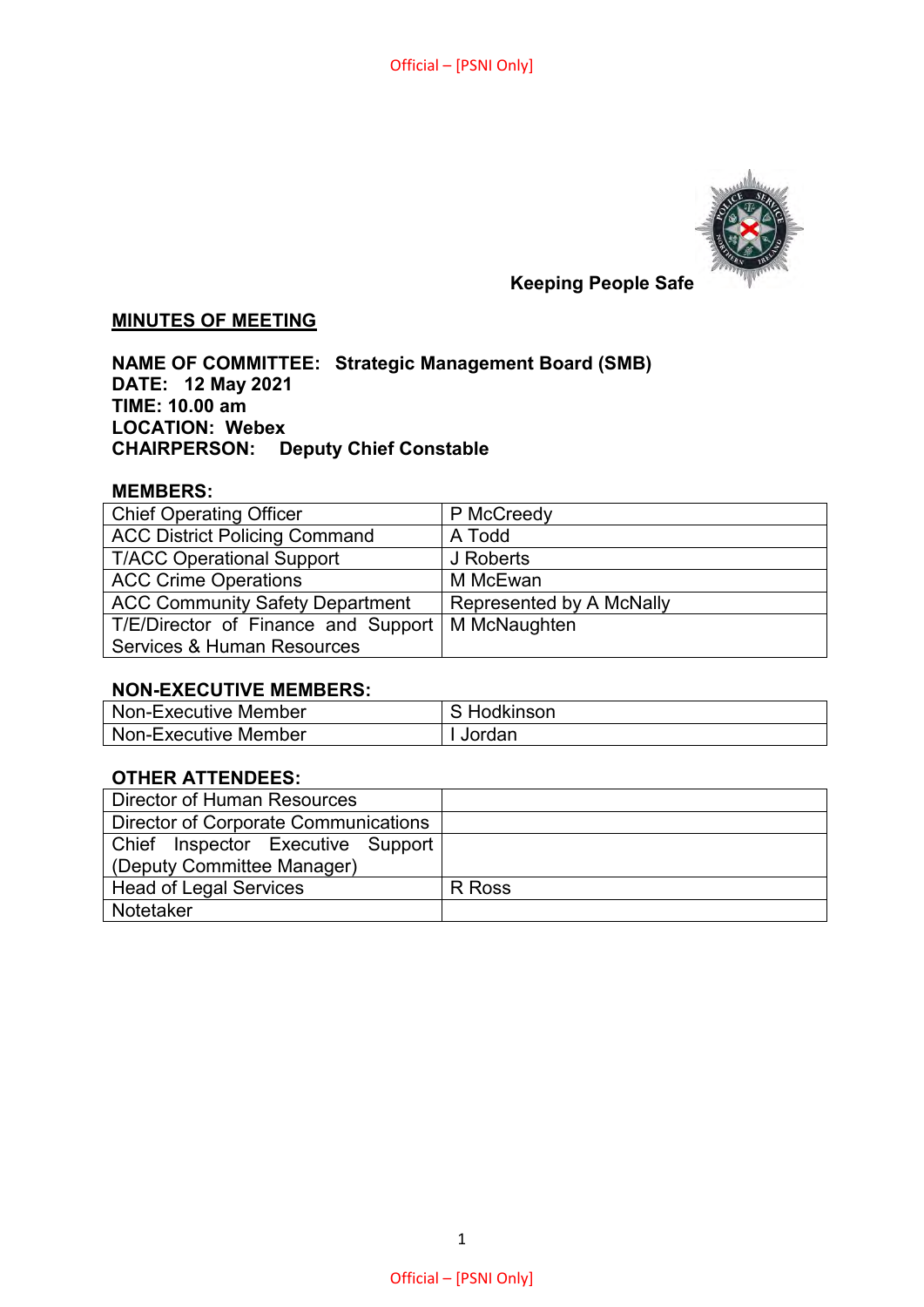## **ACTIONS assigned by the Chair are highlighted in blue text.**

| Item No |                                                                                                                                                                                                                                                                                                                                                                 |
|---------|-----------------------------------------------------------------------------------------------------------------------------------------------------------------------------------------------------------------------------------------------------------------------------------------------------------------------------------------------------------------|
| 1.0     | 62/21 Welcome and Apologies                                                                                                                                                                                                                                                                                                                                     |
|         | Apologies noted from Chief Constable, T/ACC Community Safety<br>Department and Head of Command Secretariat and<br>Private Office.                                                                                                                                                                                                                               |
| 2.0     | 63/21 Declaration of Conflict of Interest                                                                                                                                                                                                                                                                                                                       |
|         | The Deputy Chief Constable stated that as per decision taken at Service<br>Executive Board on 18 January 2017, in line with good corporate<br>governance practice as set out by the NI Audit Office, members and any<br>persons in attendance were to declare any conflict of interest with any<br>items on the agenda, which would be recorded in the minutes. |
|         | Director of Human Resources declared a conflict of interest for Police<br>Staff concerning item 11 on the agenda. Members agreed that this is a<br>general conflict rather than a personal conflict of interest.                                                                                                                                                |
| 3.0     | 64/21 Minutes of Previous meetings                                                                                                                                                                                                                                                                                                                              |
|         | The minutes from the meeting on 14 April 2021 were approved.                                                                                                                                                                                                                                                                                                    |
| 4.0     | 65/21 Actions Arising from previous meetings                                                                                                                                                                                                                                                                                                                    |
|         | The Deputy Committee Manager updated members on the progress of<br>the actions. Members agreed on actions to close. The Action Register<br>was updated accordingly.                                                                                                                                                                                             |
|         | Decision: Members agreed that COO would provide a rolling<br>programme of six-monthly updates to SMB as strategies progress.                                                                                                                                                                                                                                    |
| 5.0     | 66/21 Highlight Reports for Governance Boards                                                                                                                                                                                                                                                                                                                   |
|         | The Deputy Chief Constable referred to the summary provided from the<br>most recent Service Performance Board (SPB) which was previously<br>circulated.                                                                                                                                                                                                         |
|         | The Deputy Chief Constable updated members that the Service<br>Transformation Board (STB) was cancelled last month and that<br>summary from People and Culture Board (PCB) has not been provided<br>due to the absence of the Committee Manager.                                                                                                                |
|         | The update report was noted.                                                                                                                                                                                                                                                                                                                                    |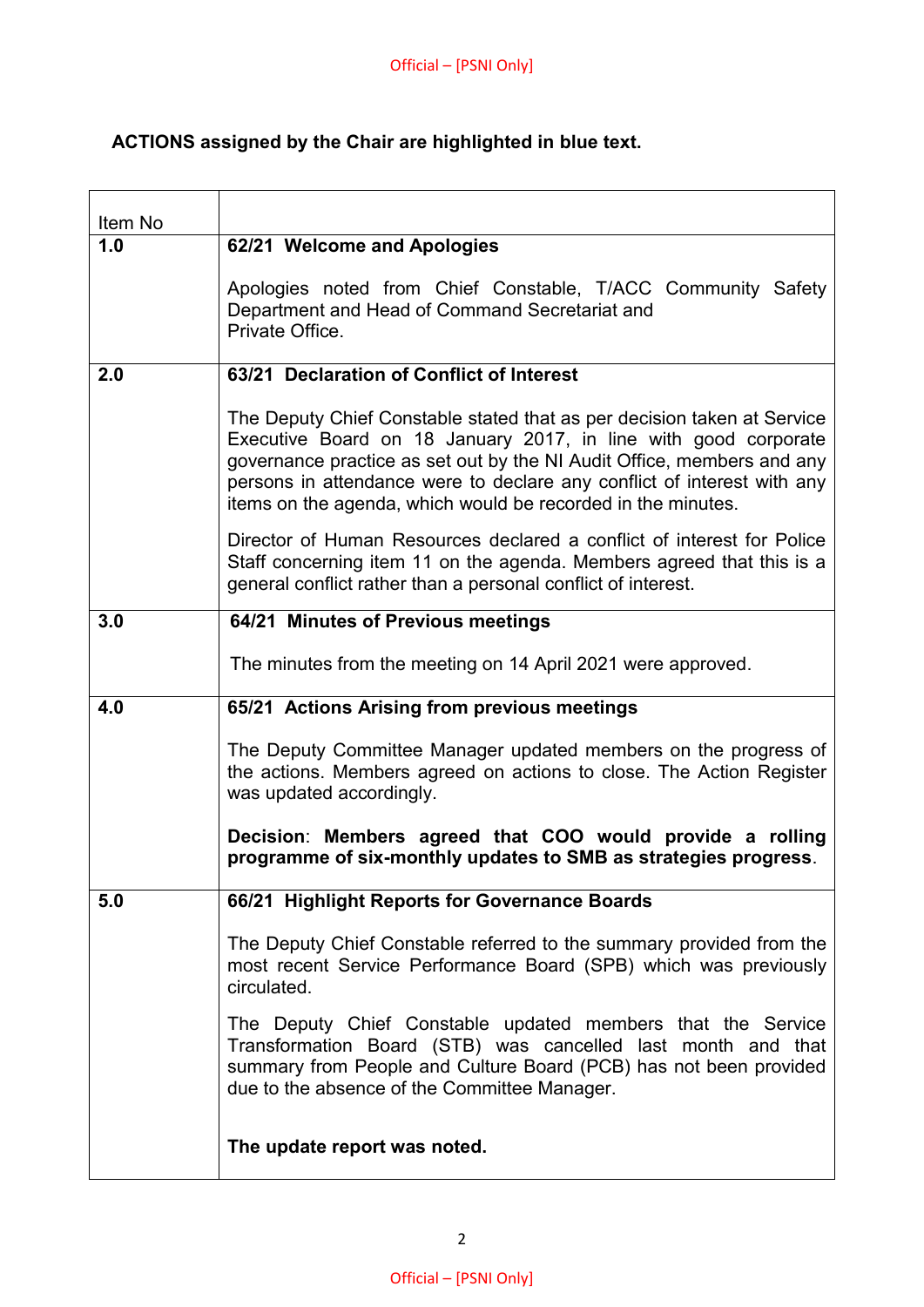| 6.0 | 67/21 Corporate Risk Register                                                                                                                                                                                                                                                                                                                                                                                                                                                                                                                                                         |
|-----|---------------------------------------------------------------------------------------------------------------------------------------------------------------------------------------------------------------------------------------------------------------------------------------------------------------------------------------------------------------------------------------------------------------------------------------------------------------------------------------------------------------------------------------------------------------------------------------|
|     | Chief Operating Officer briefed Members<br>The<br>two<br>on<br>the<br>recommendations concerning Future Funding and Crime Recording<br>risks.                                                                                                                                                                                                                                                                                                                                                                                                                                         |
|     | <b>Decisions:</b>                                                                                                                                                                                                                                                                                                                                                                                                                                                                                                                                                                     |
|     | Members agreed to formally ratify the decision to remove Future<br>Funding (beyond 2020/21) risk from the Corporate Risk Register<br>and replace with Future Funding (Beyond 2021/22) risk.                                                                                                                                                                                                                                                                                                                                                                                           |
|     | Members reviewed and agreed the residual risk rating for the Crime<br><b>Recording Risk.</b>                                                                                                                                                                                                                                                                                                                                                                                                                                                                                          |
|     | The Chief Operating Officer briefed members that there are ongoing<br>discussions on reducing the residual risk rating for Sickness Absence<br>and Duty Adjustment risk.                                                                                                                                                                                                                                                                                                                                                                                                              |
|     | Members discussed the additional pressure within the College due to<br>the backlog from Covid-19 and the additional number of students this<br>year. Members agreed there is an impact on all training and not just<br>Mandatory Training. The Chief Operating Officer confirmed that a paper<br>is being drafted to provide basis for further consideration of risk<br>pertaining to training.                                                                                                                                                                                       |
|     | Decision: Members discussed the Mandatory Training risk and<br>agreed to raise the residual risk rating from 16 to 20.                                                                                                                                                                                                                                                                                                                                                                                                                                                                |
|     | <b>Action:</b> Residual risk rating for Mandatory Training risk to be increased<br>to 20 on the Corporate Risk Register - Chief Operating Officer.                                                                                                                                                                                                                                                                                                                                                                                                                                    |
| 7.0 | 68/21 Overview Report                                                                                                                                                                                                                                                                                                                                                                                                                                                                                                                                                                 |
|     | The Chief Operating Officer briefed members on the additional focus on<br>overdue High Priority and Gillen recommendations this month.                                                                                                                                                                                                                                                                                                                                                                                                                                                |
|     | <b>Members</b><br>discussed<br>the<br>need<br>to<br>consider<br>of<br>acceptance<br>recommendations as they are received based on practicality, timescale<br>and impact on resourcing and IT/resourcing. Members discussed how<br>recommendations need to be considered against planned priorities and<br>timescales. The Chief Operating Officer confirmed that there is a need<br>for corporate baseline assessment of recommendations which can be<br>categorised as business as usual and those which will fall under<br>transformation work with timescales aligned accordingly. |
|     | Members noted the report.                                                                                                                                                                                                                                                                                                                                                                                                                                                                                                                                                             |
| 8.0 | 69/21 Finance Report                                                                                                                                                                                                                                                                                                                                                                                                                                                                                                                                                                  |
|     | The T/E/Director of Finance and Support Services & Human Resources                                                                                                                                                                                                                                                                                                                                                                                                                                                                                                                    |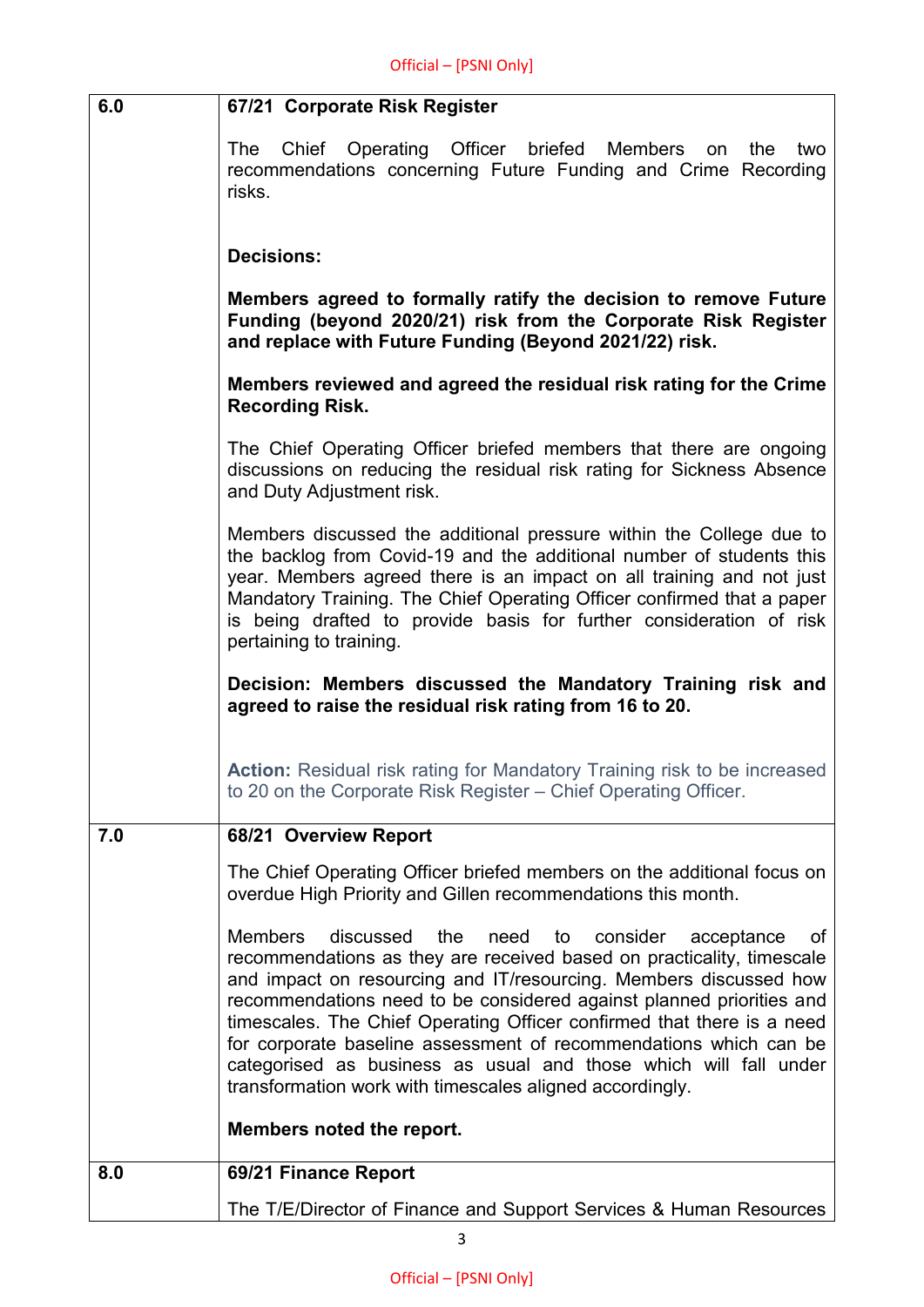|      | advised members that the provisional outturn figures are still subject to<br>audit but reported a small underspend in Resource and Capital. The<br>Draft Annual Financial Statements have been sent to the Northern<br>Ireland Audit Office for audit.                                                                                                                                                                                                                                                                                                           |
|------|------------------------------------------------------------------------------------------------------------------------------------------------------------------------------------------------------------------------------------------------------------------------------------------------------------------------------------------------------------------------------------------------------------------------------------------------------------------------------------------------------------------------------------------------------------------|
|      | Members were briefed that written confirmation of additional £12.3m<br>budget was received on 10 May 2021 and that confirmation of bids<br>including Fresh Start Funding, Covid-19 Funding and Legacy Inquest<br>Funding would be confirmed through June Monitoring. Members<br>discussed the impact of Covid-19 including the pressure of resourcing<br>the College during Covid-19.                                                                                                                                                                            |
|      | Members were advised that in-year performance figures are available.<br>Members discussed the overtime £1.2m pressure. The T/E/Director of<br>Finance and Support Services & Human Resources discussed with<br>members how and when the issue should be formally logged due to<br>requirements to reduce overtime spend this year. The Deputy Chief<br>Constable informed members that the pressure on routine overtime was<br>anticipated and therefore likely to impact on District Policing most<br>notably. Members noted that all other areas are on track. |
|      | Members noted the report.                                                                                                                                                                                                                                                                                                                                                                                                                                                                                                                                        |
|      | Members availed of a break from 11.05am - 11.15pm.                                                                                                                                                                                                                                                                                                                                                                                                                                                                                                               |
|      |                                                                                                                                                                                                                                                                                                                                                                                                                                                                                                                                                                  |
| 9.0  | 70/21 Resource Plan 2021 -2022                                                                                                                                                                                                                                                                                                                                                                                                                                                                                                                                   |
|      | The T/E/Director of Finance and Support Services & Human Resources<br>briefed members on the updated Resource Plan. Non-Executive<br>Member raised constructive challenge on two areas - long term<br>implication of shortfall in capital and mitigation of three risks in the report<br>identified as high risk. Members discussed the three high risks and the<br>challenging need to make savings during the year.                                                                                                                                            |
|      | Members approved the report and authorised communication to<br>NIPB.                                                                                                                                                                                                                                                                                                                                                                                                                                                                                             |
|      |                                                                                                                                                                                                                                                                                                                                                                                                                                                                                                                                                                  |
| 10.0 | 71/21 Finance & Capital Strategy                                                                                                                                                                                                                                                                                                                                                                                                                                                                                                                                 |
|      | The T/E/Director of Finance and Support Services & Human Resources<br>briefed members on the updated Finance and Capital Strategies.                                                                                                                                                                                                                                                                                                                                                                                                                             |
|      | Members approved both reports.                                                                                                                                                                                                                                                                                                                                                                                                                                                                                                                                   |
|      |                                                                                                                                                                                                                                                                                                                                                                                                                                                                                                                                                                  |